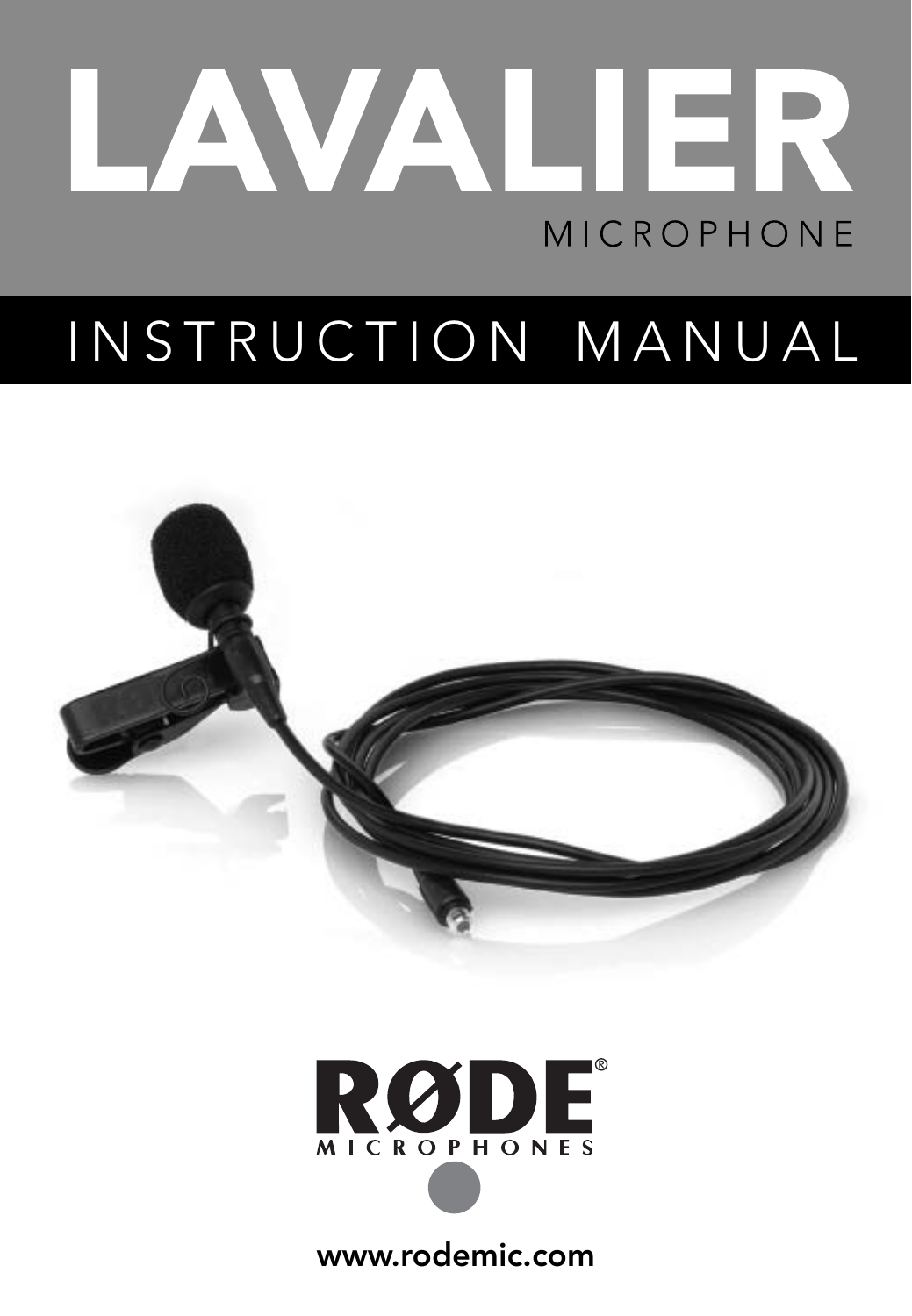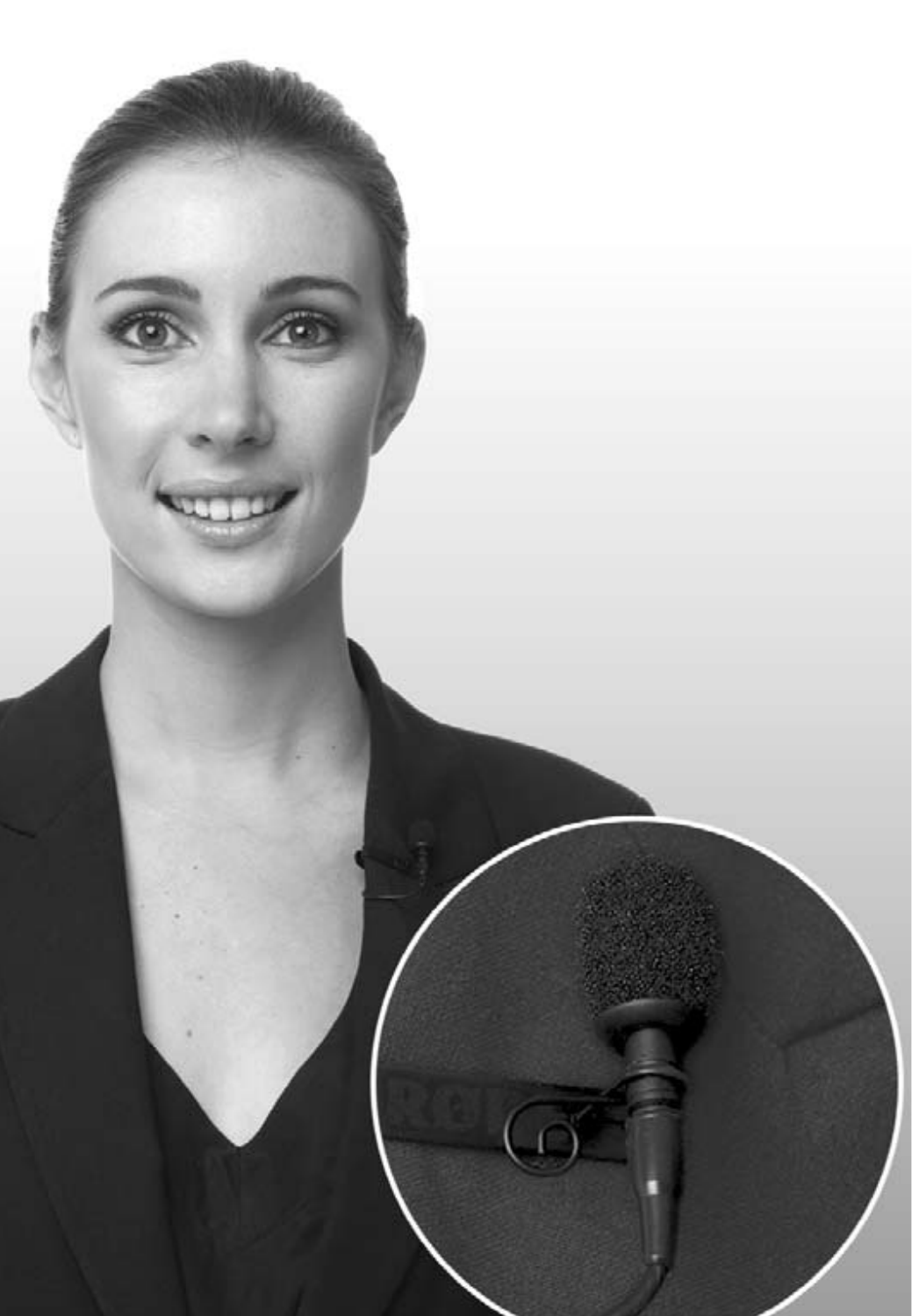# INTRODUCTION

Thank you for investing in the **RØDE** Lavalier microphone.

Whether you're presenting for television or live on-stage, in a 20,000 seat auditorium or in a house of worship,  $\textsf{RODE}$ has your needs covered with the reliable and discreet Lavalier.

Featuring the pure, clear audio and low handling noise that **RØDE** is celebrated for, the Lavalier is built to deliver and to last.

The included water resistant pop filter and mini-furry for high wind protection ensure quality recordings in adverse environments, while the anti-trauma water resistant case provides rugged and secure protection for the microphone, cable and accessories.

Knowing that versatility is paramount in any product, we at **RØDE** have developed the MiCon™ connector system which provides seamless integration between the Lavalier and a wide range of wireless systems.

Please take the time to visit www.rodemic.com and register your microphone for warranty.

Peter Freedman **RØDE** Microphones Sydney, Australia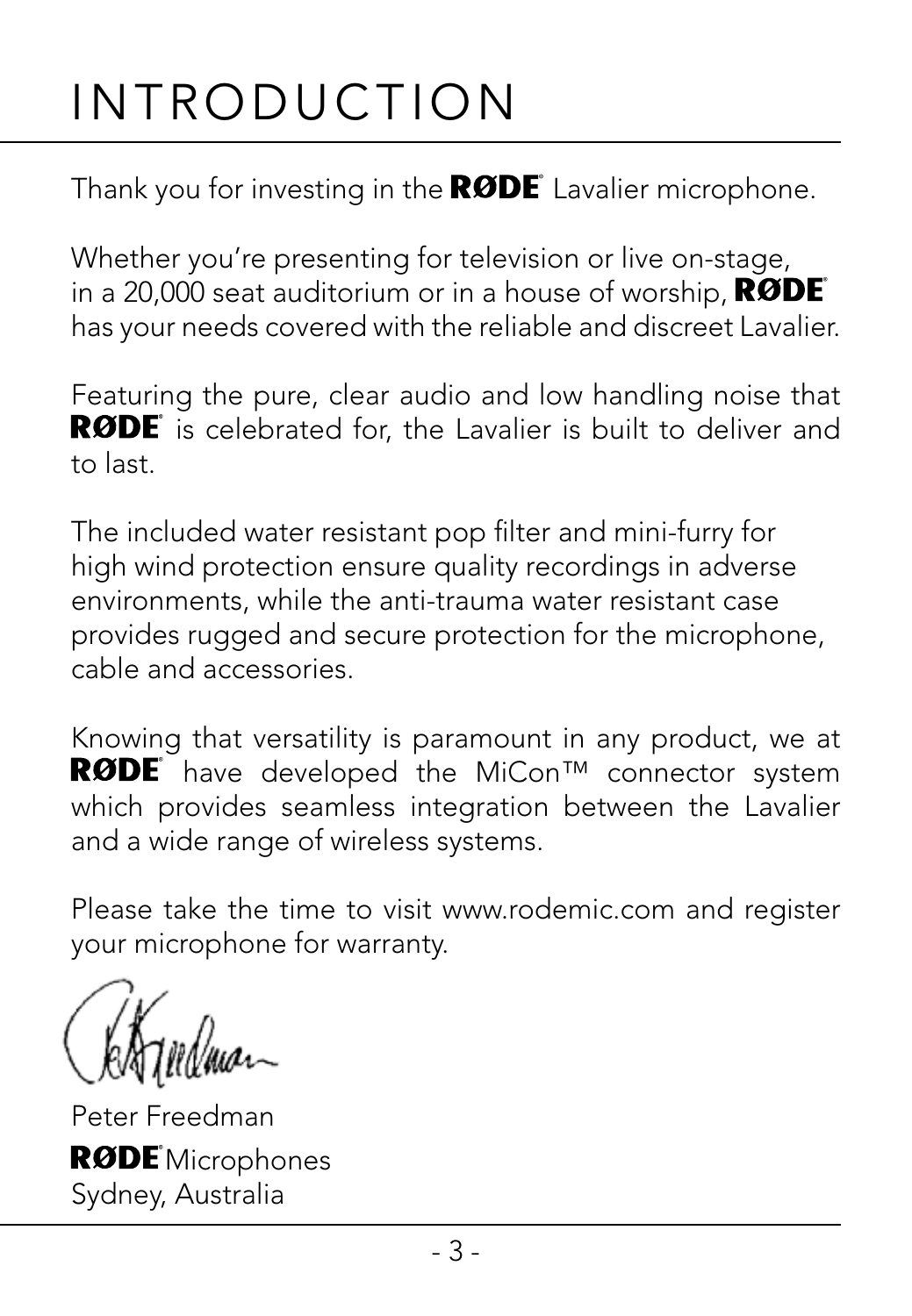## FEATURES

### ERGONOMIC DESIGN

- Ultra discreet appearance
- Incorporated cable management system

#### HIGH QUALITY PERFORMANCE

- Ø4.5mm (Ø0.177") miniature microphone
- Corrosion resistant stainless steel
- Low handling noise

### UNIVERSAL COMPATIBILITY

- RØDE MiCon™ connector system provides seamless integration with a wide range of wireless systems while maintaining discreet and unobtrusive appearance
- Gold plated connections

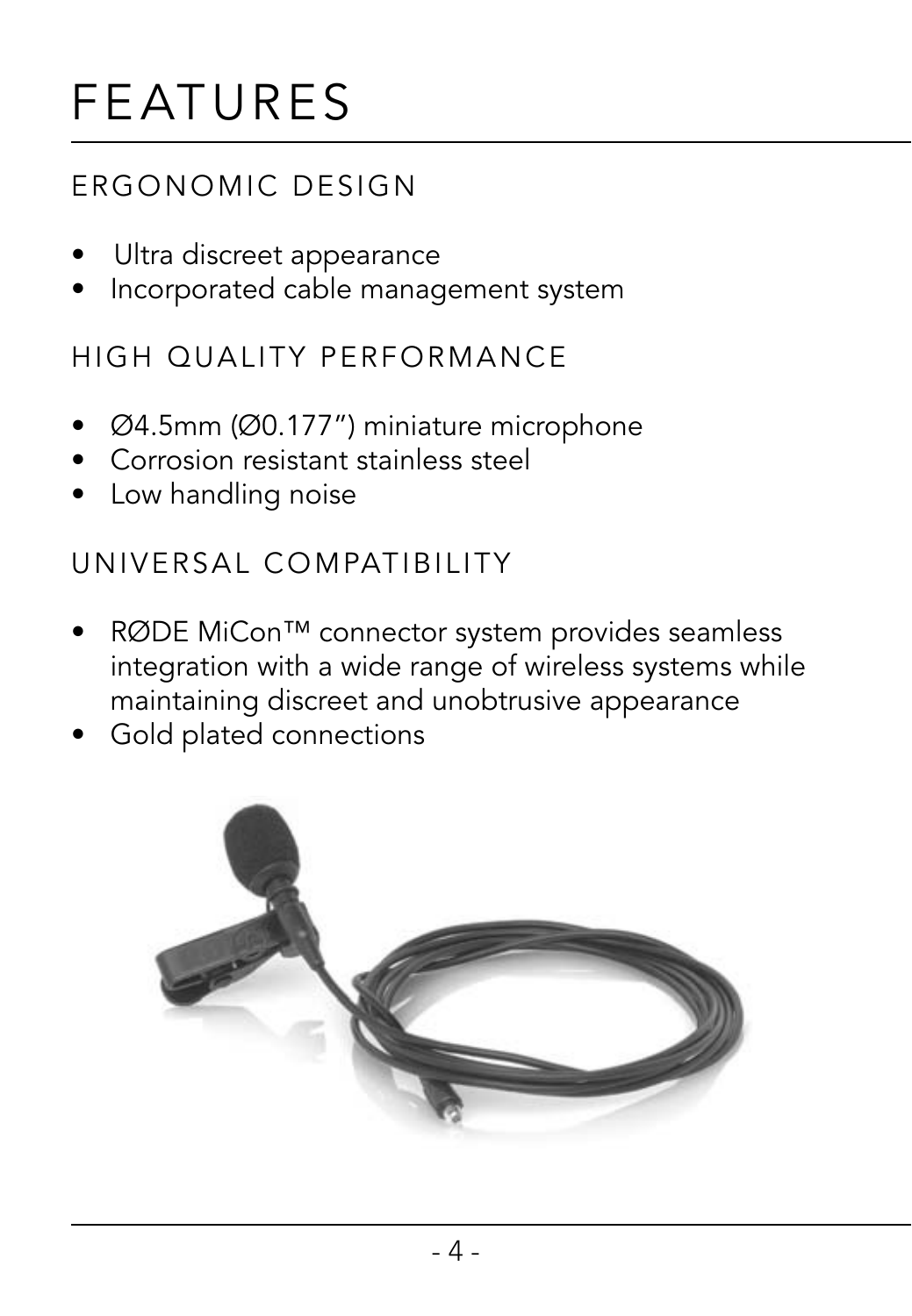### LAVALIER & ACCESSORIES

- 1. RØDE Lavalier (microphone head)
- 2. Anti-trauma water resistant storage case
- 3. Water resistant pop filter
- 4. Mini-furry for high wind protection
- 5. Shielded, detachable Kevlar® reinforced cable
- 6. Lapel-style cable management clip
- 7. Adjustment tools
- 8. Sanitary cleansing wipes

Compact, interchangeable MiCon™ adaptors available to suit industry standard wireless systems\*



\*MiCon™ adaptors sold separately see rodemic.com/lavalier for a full list of compatibility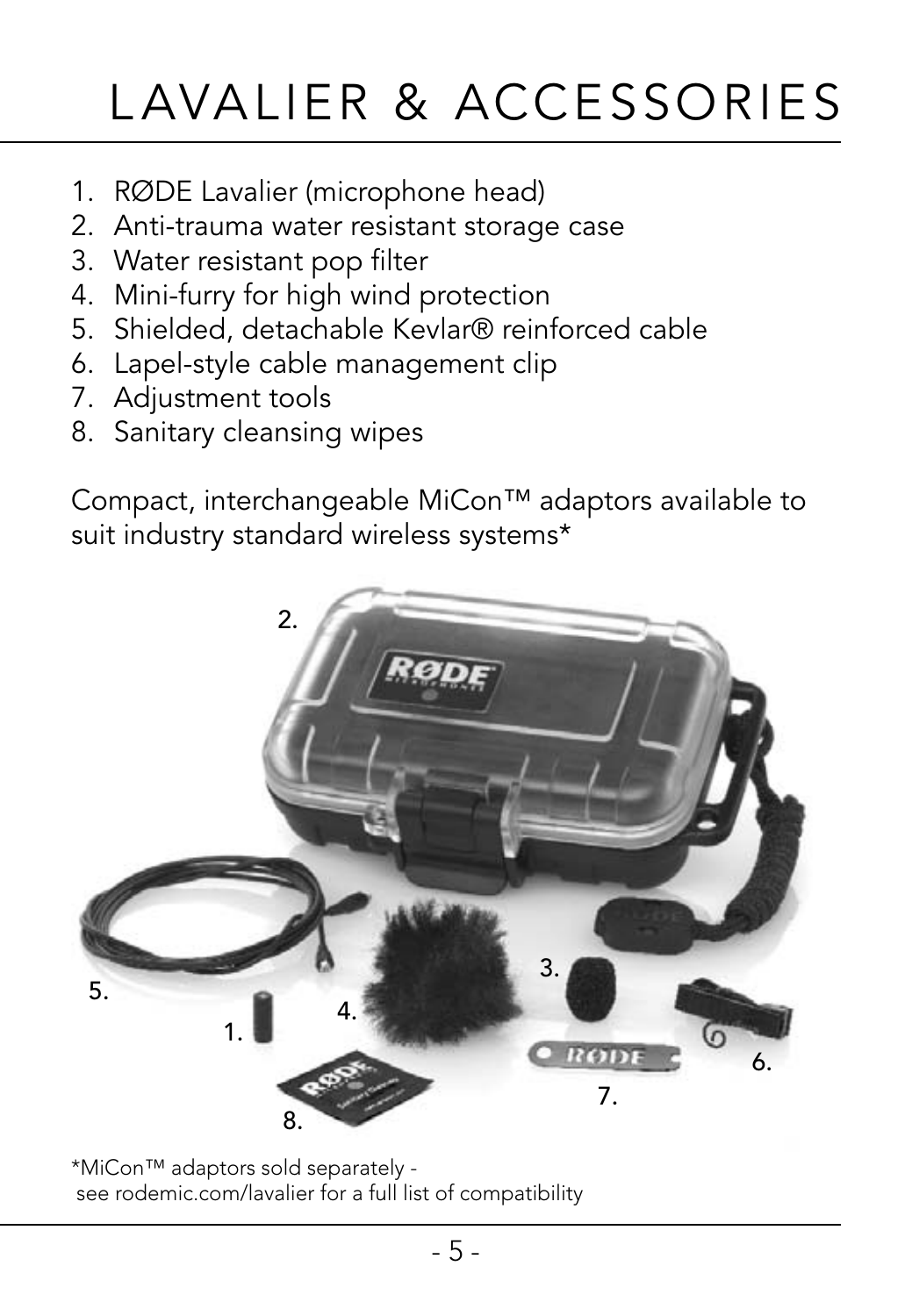# SPECIFICATIONS

| <b>Acoustic Principle:</b>    | Permanently polarised condenser                                                     |
|-------------------------------|-------------------------------------------------------------------------------------|
| <b>Directional Pattern:</b>   | Omni-directional (see graph)                                                        |
| <b>Frequency Range:</b>       | 60 Hz $\sim$ 18 KHz<br>(see graph)                                                  |
| Output Impedence:             | $3k \Omega$ Typical                                                                 |
| <b>Signal To Noise Ratio:</b> | $69$ dB                                                                             |
| <b>Equivalent Noise:</b>      | 25 dBA SPL<br>(per IEC651)                                                          |
| <b>Clipping SPL:</b>          | 110dB                                                                               |
| <b>Maximum Output:</b>        | 189 mV**                                                                            |
| Sensitivity:                  | $-33.5$ dB re 1 V/Pa<br>(1.6 mV @ 94 dB SPL)<br>$\pm$ 3 dB @ 1 kHz                  |
| <b>Dynamic Range:</b>         | 85 dB Typical**                                                                     |
| <b>Power Requirements:</b>    | Min 2 V ~ Max 5 V through RØDE<br>wireless adaptors<br>P48 through RØDE XLR adaptor |
| <b>Output Connection:</b>     | RØDE MiCon™ connector                                                               |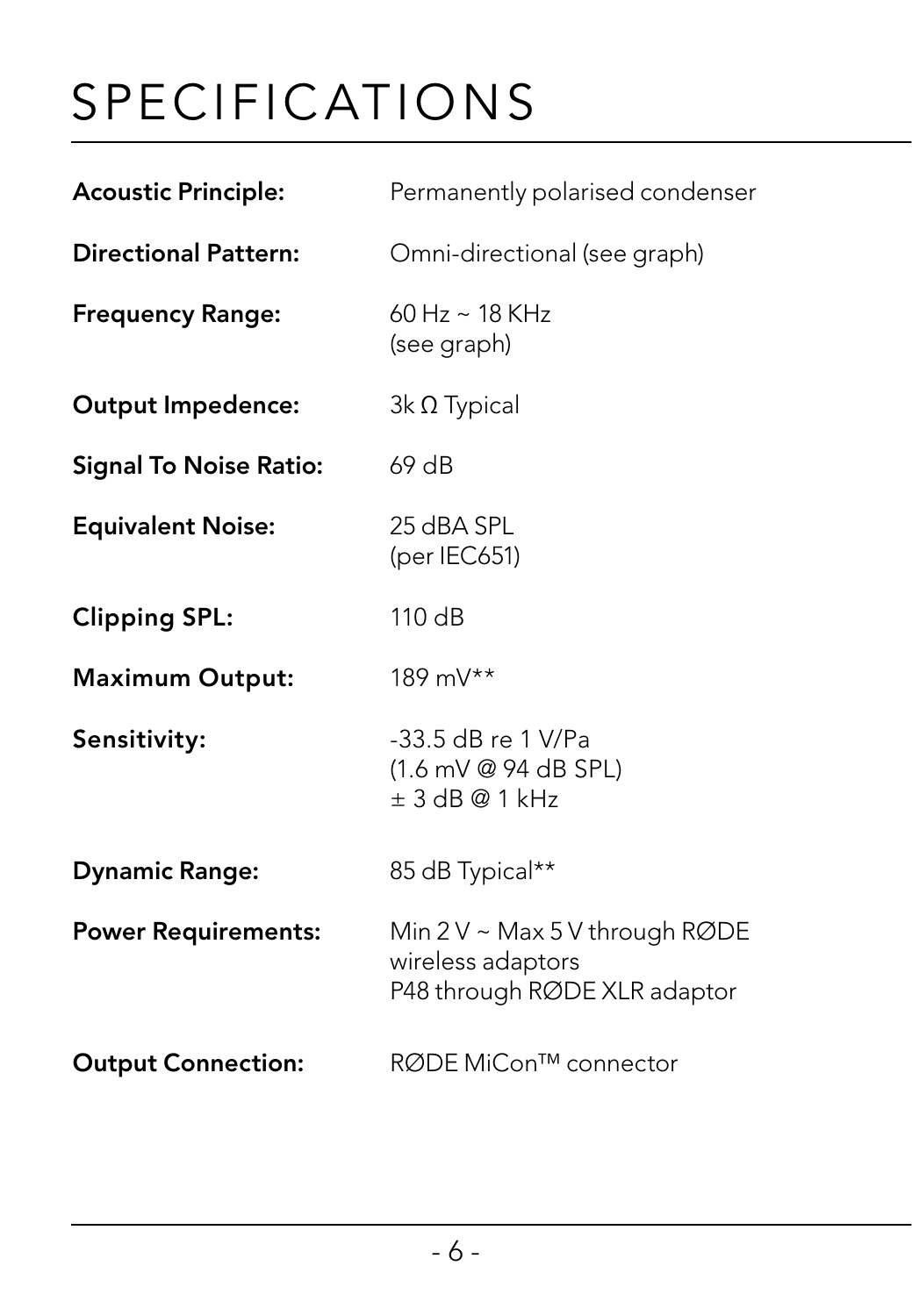### SPECIFICATIONS

### FREQUENCY RANGE



#### POLAR RESPONSE



\*\* Calculated from maximum SPL peak before clipping.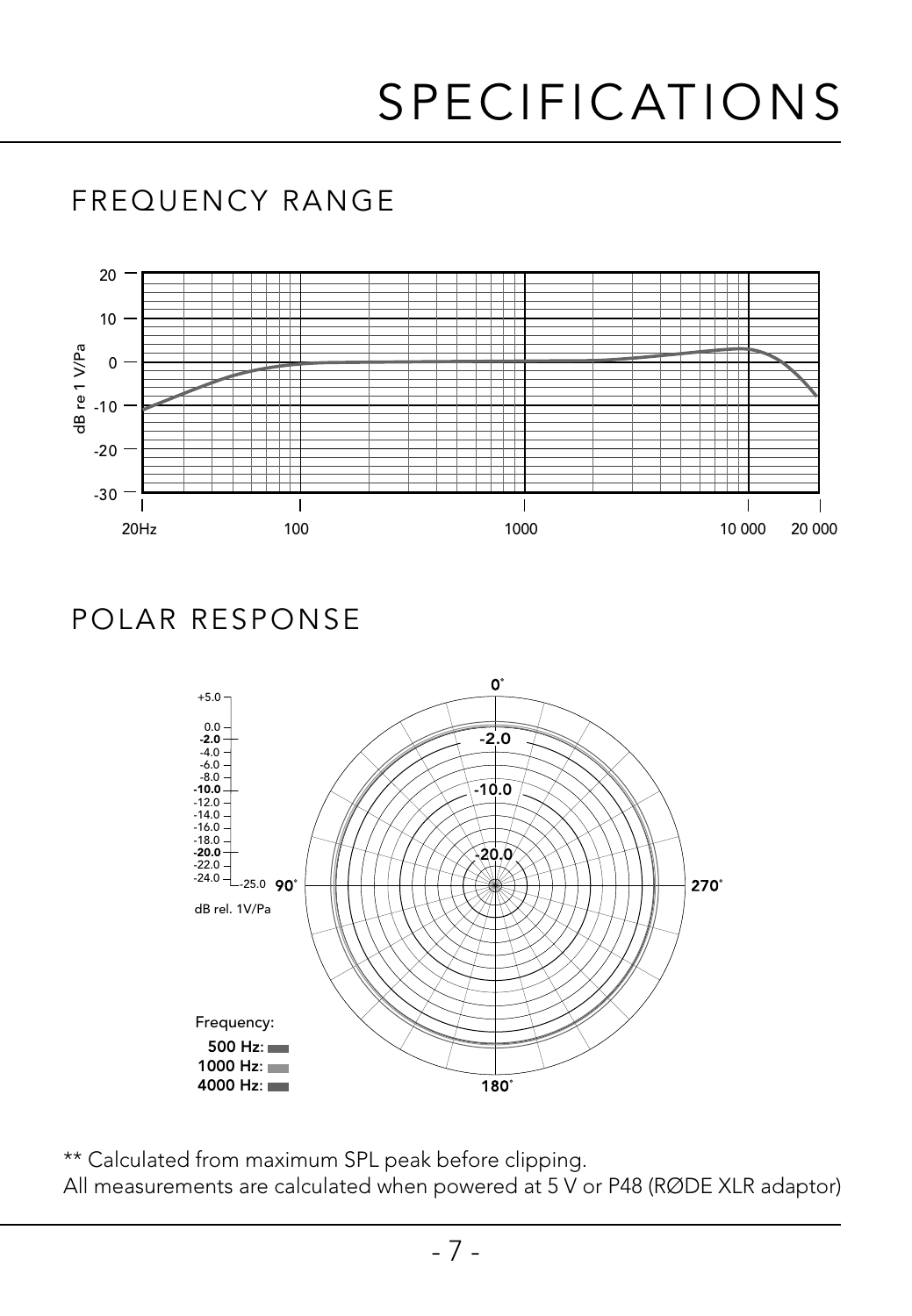# MIC PLACEMENT

For the best performance, the Lavalier microphone should be positioned as close as possible to the sound source, without being subject to clothing rustle, gusts of air or dust. Also ensure the mic is pointed as much as is convenient towards the user's mouth.



Position the microphone close to the sound source

At times it may be best to test different placements to provide the optimal combination of sound quality and discretion.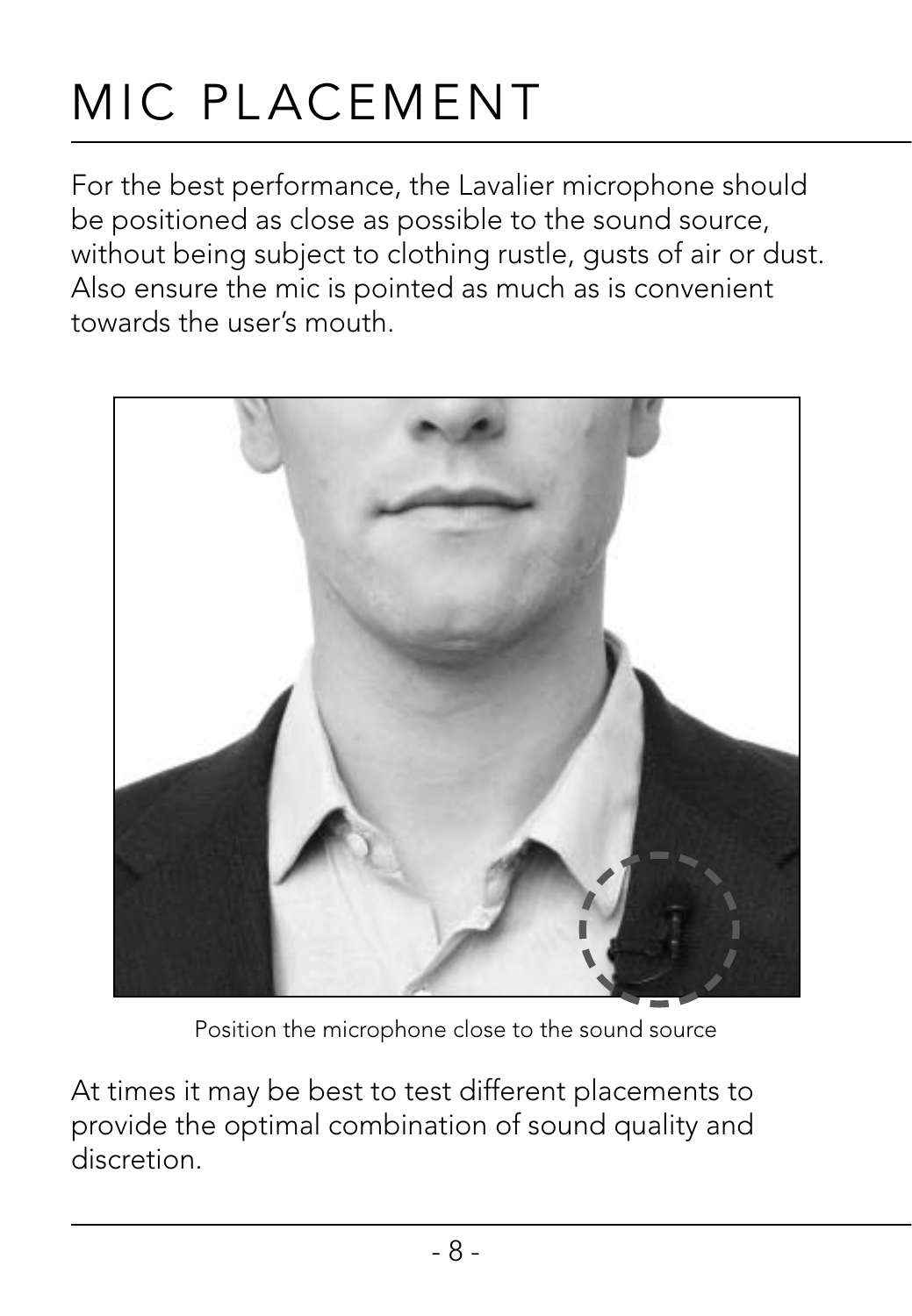### FITTING AND CABLING

To fit your Lavalier onto clothing and connect to your wireless system, first securely fasten one end of your MiCon™ cable to the Lavalier. The RØDE spanner can assist you in this assembly.



Screw the microphone to your MiCon™ Cable

Next, mount the Lavalier into the provided lapel clip. Hold the clip between two fingers, with one finger pressing down on the end of the wire loop. This will create enough leeway to insert your Lavalier through the wire.



Press open the wire loop on the lapel clip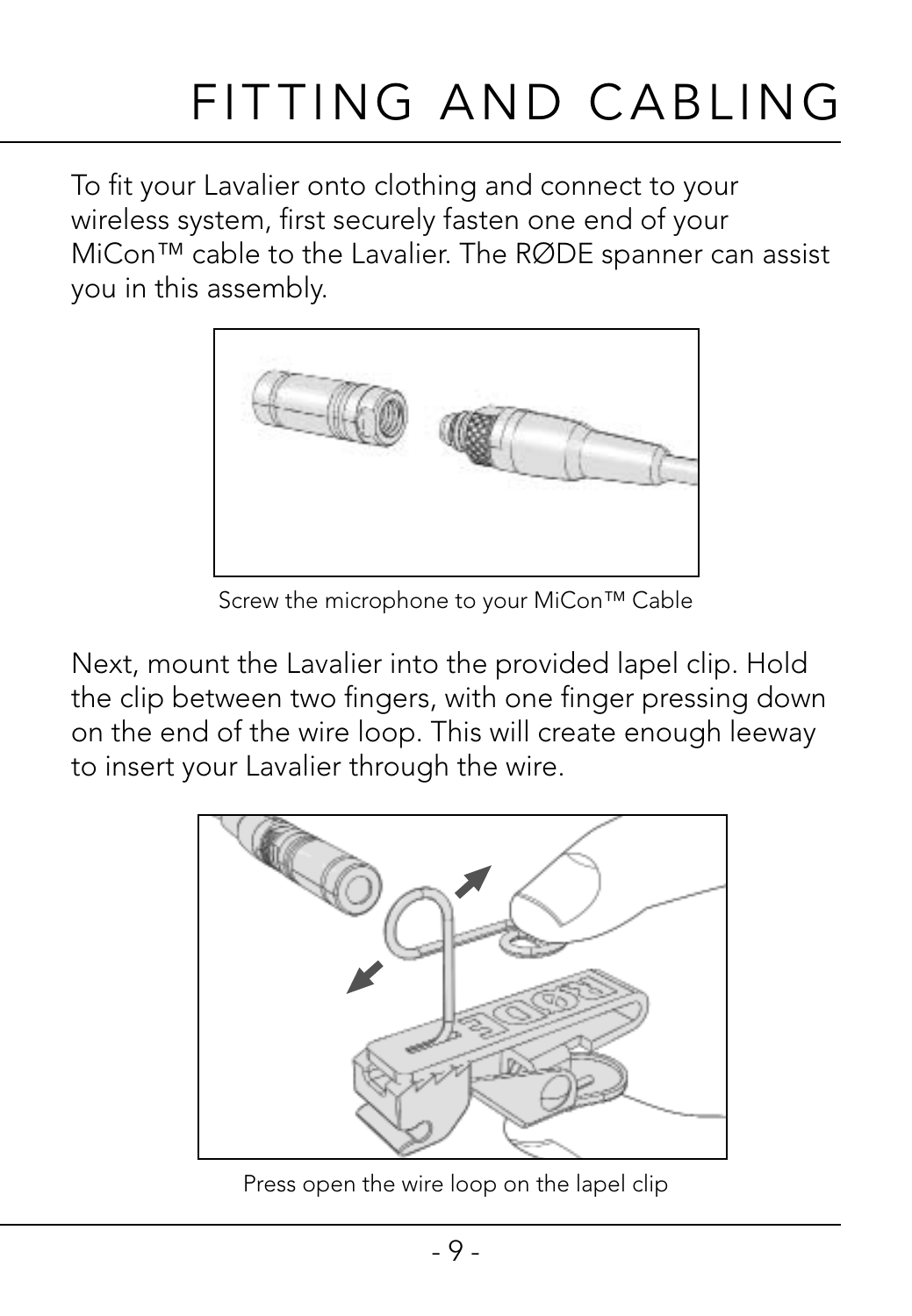# FITTING AND CABLING

Rest the mic in the loop so that the wire encircles one of the grooves on the mic's body. Once you ease off your grip on the wire, the microphone will be held securely in place.



Rest the microphone in the wire loop and release wire

To prevent tangling, clip the cable into the groove on the lapel clip. Then the clip is ready to be attached to an appropriate part of the user's clothing.



Clip the cable into the groove in your lapel clip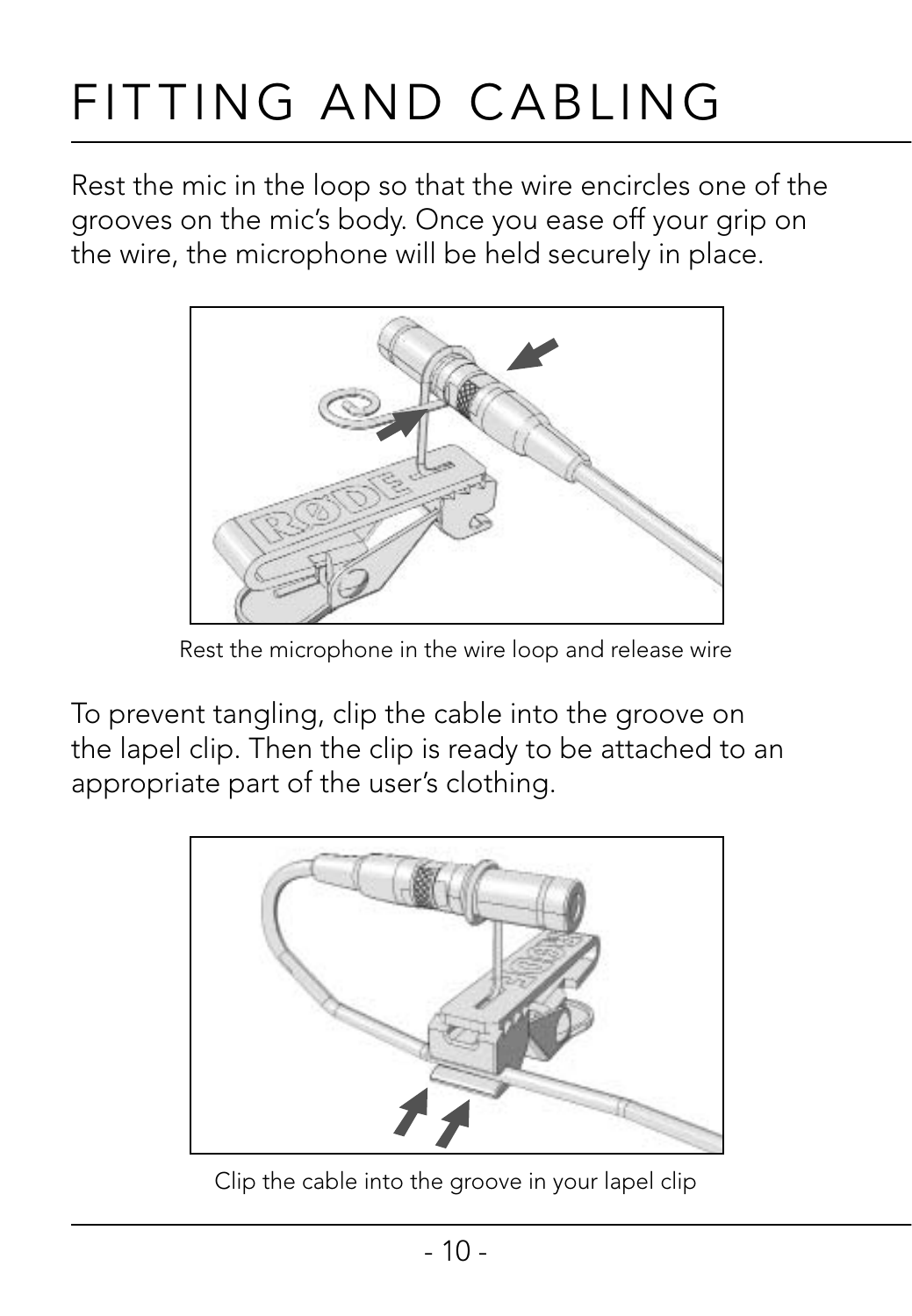To connect your Lavalier to your wireless system, securely fasten the corresponding adaptor to the other end of your MiCon™ cable. The RØDE spanner can assist you in this assembly.



RØDE MiCon™ cable and adaptor

The Lavalier's connections have been designed using the RØDE MiCon™ connector system, which provides seamless integration with a wide range of wireless systems, while maintaining the mic's discreet appearance. (MiCon™ adaptors sold separately – see rodemic.com/lavalier for a full list of compatibility.)

Plug the adaptor into your wireless system and you're ready to go.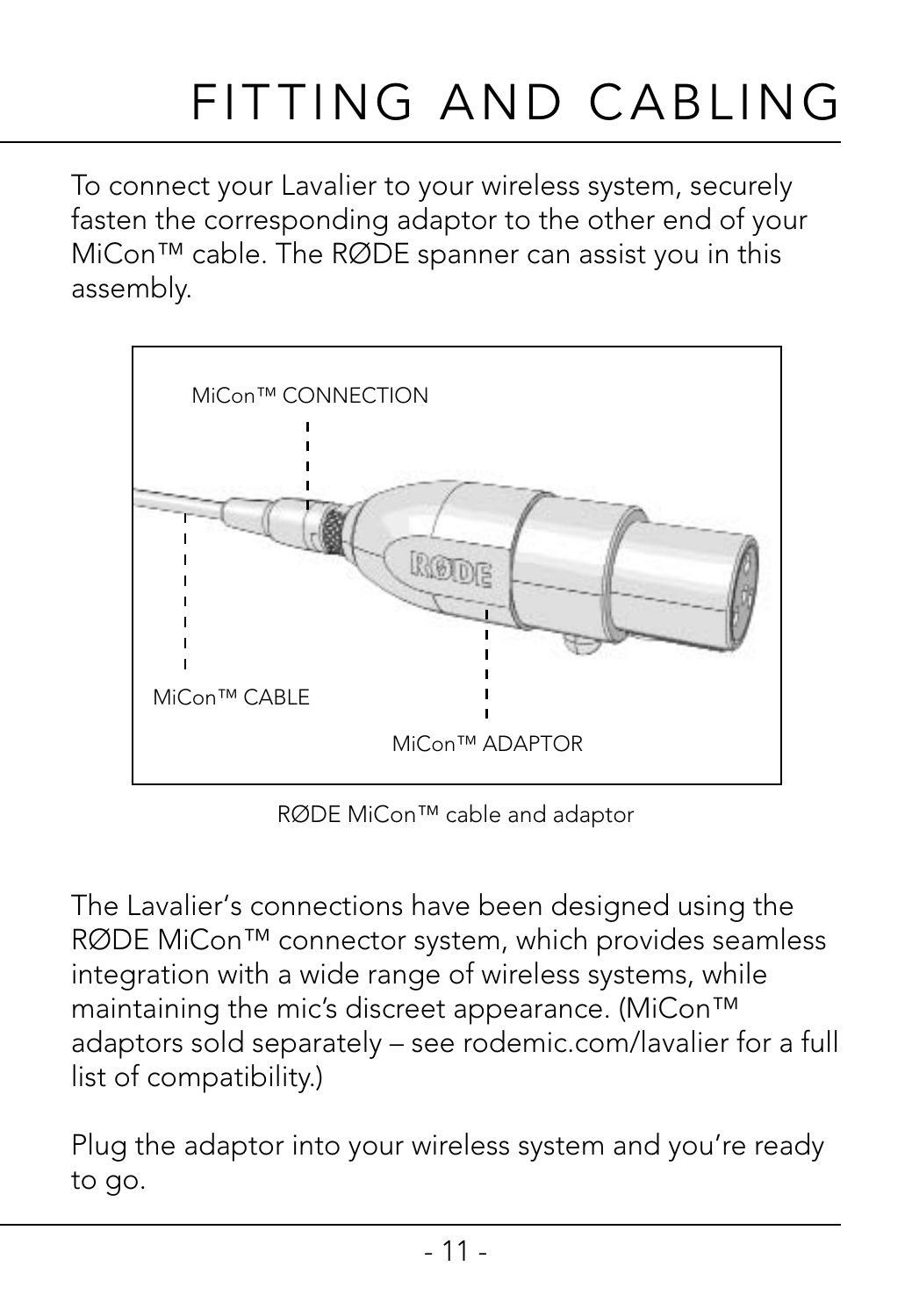# INCLUDED ACCESSORIES

### WATER RESISTANT POP FILTER

The pop filter is an optional attachment to your Lavalier which reduces plosives (gusts of wind noise caused by hard sounds such as 'p' or 't').

It is also strongly recommended you use your pop filter to protect the Lavalier in any extreme environments which are overly dusty or moist, to prevent damage to the mic.

To correctly fit your pop filter, slide the filter over the Lavalier until it reaches the first groove. Pushing the filter any further down will result in decreased protection of the capsule.



Lavalier with pop filter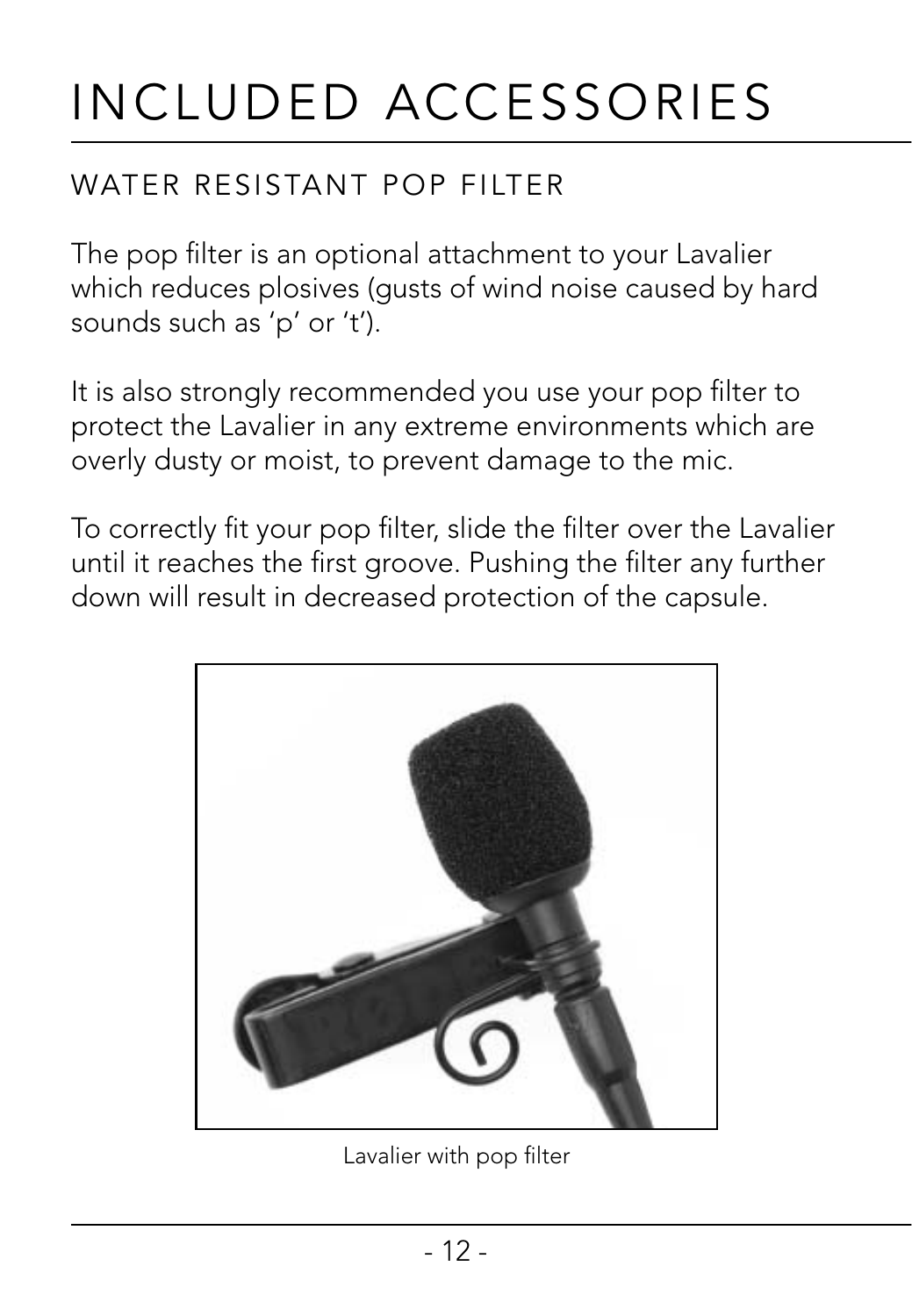## INCLUDED ACCESSORIES

#### MINI-FURRY

For increased wind protection, a mini-furry windshield is provided with the Lavalier. The windshield is ideal for situations such as outdoor performances, where wind noise may distort the audio quality of the mic.

To fit, simply slide the mini-furry straight over the Lavalier until it reaches the first groove. Ensure the fur is fluffed up in all directions for maximum effectiveness.



Lavalier with mini-furry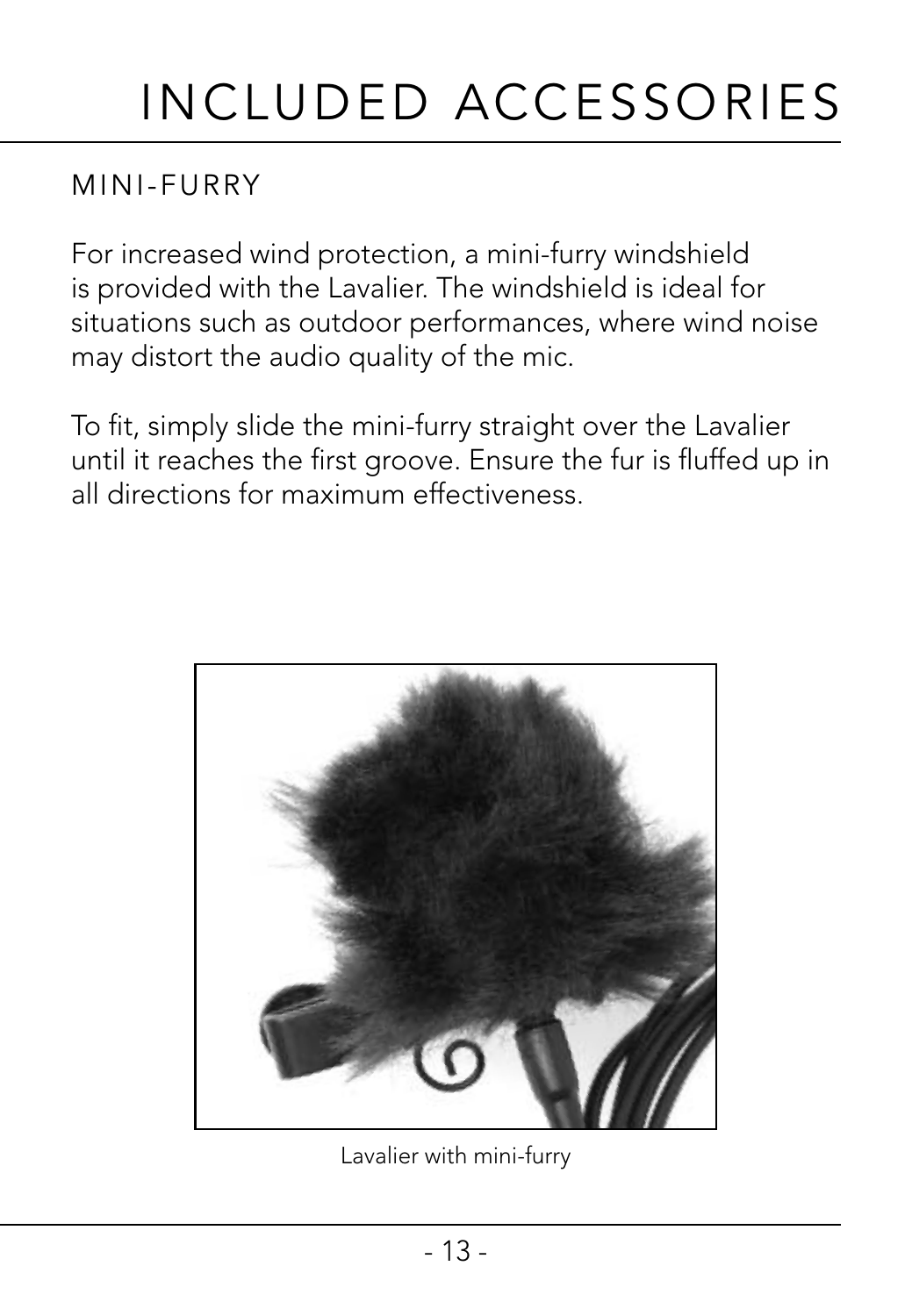### STORAGE & CARE

When not in use, always keep your Lavalier in the storage case provided. Close and snap the storage case for complete protection.

Inside the case, you will find a sachet of moisture absorbent crystals. Please retain these crystals and store with the Lavalier to keep the microphone in ideal condition.

Eventually this pack of crystals will need to be dried. This is indicated by the crystals turning pink in colour. They can easily be re-used by placing them in an oven at 100-150 degrees Celsius for approximately ten minutes. The crystals will operate effectively again once they have turned blue.

In some cases, such as when there are multiple users of the Lavalier, you may wish to sanitise the microphone and cable.

To do this, use the provided Sanitary Cleansing Wipes to wipe down the Lavalier surface. You may wish to detach the microphone from the lapel clip and cable for easier access.

Please be mindful when cleaning the Lavalier not to let any dust or moisture into the microphone capsule.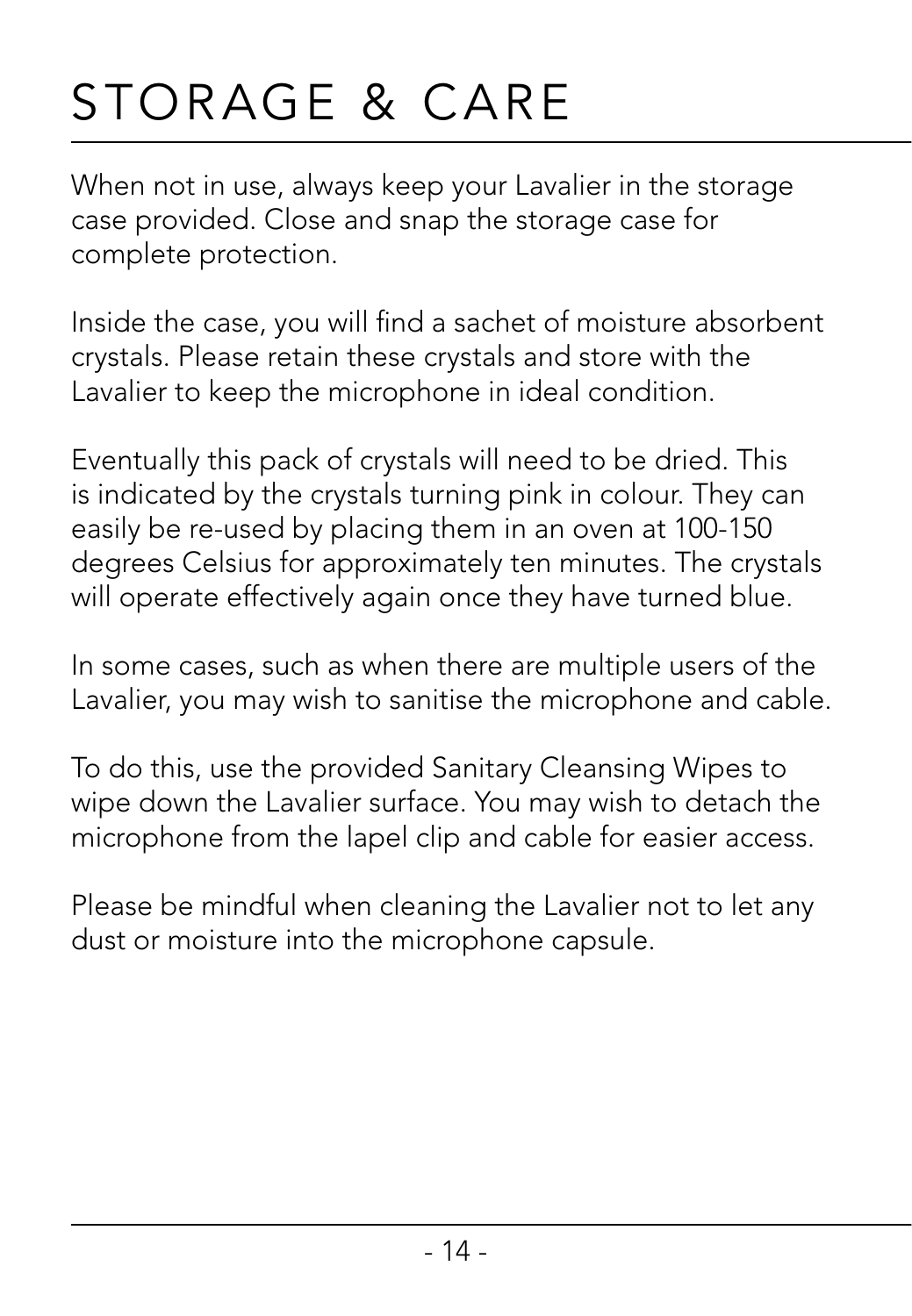If you experience any problem, or have questions regarding your microphone, first contact the dealer who sold it to you. We have an extensive dealer network to assist you.

If you have difficulty getting the advice or assistance you require from the dealer, do not hesitate to contact us directly via the details below.



#### INTERNATIONAL

107 Carnarvon Street Silverwater NSW 2128 Australia Ph: +61 2 9648 5855 Fax: +61 2 9648 2455

#### USA

P.O. Box 4189 Santa Barbara, CA 93140-4189 Ph: 805 566 7777 Fax: 805 566 0071

### TECHNICAL SUPPORT

For information and technical support please visit www.rodemic.com/support